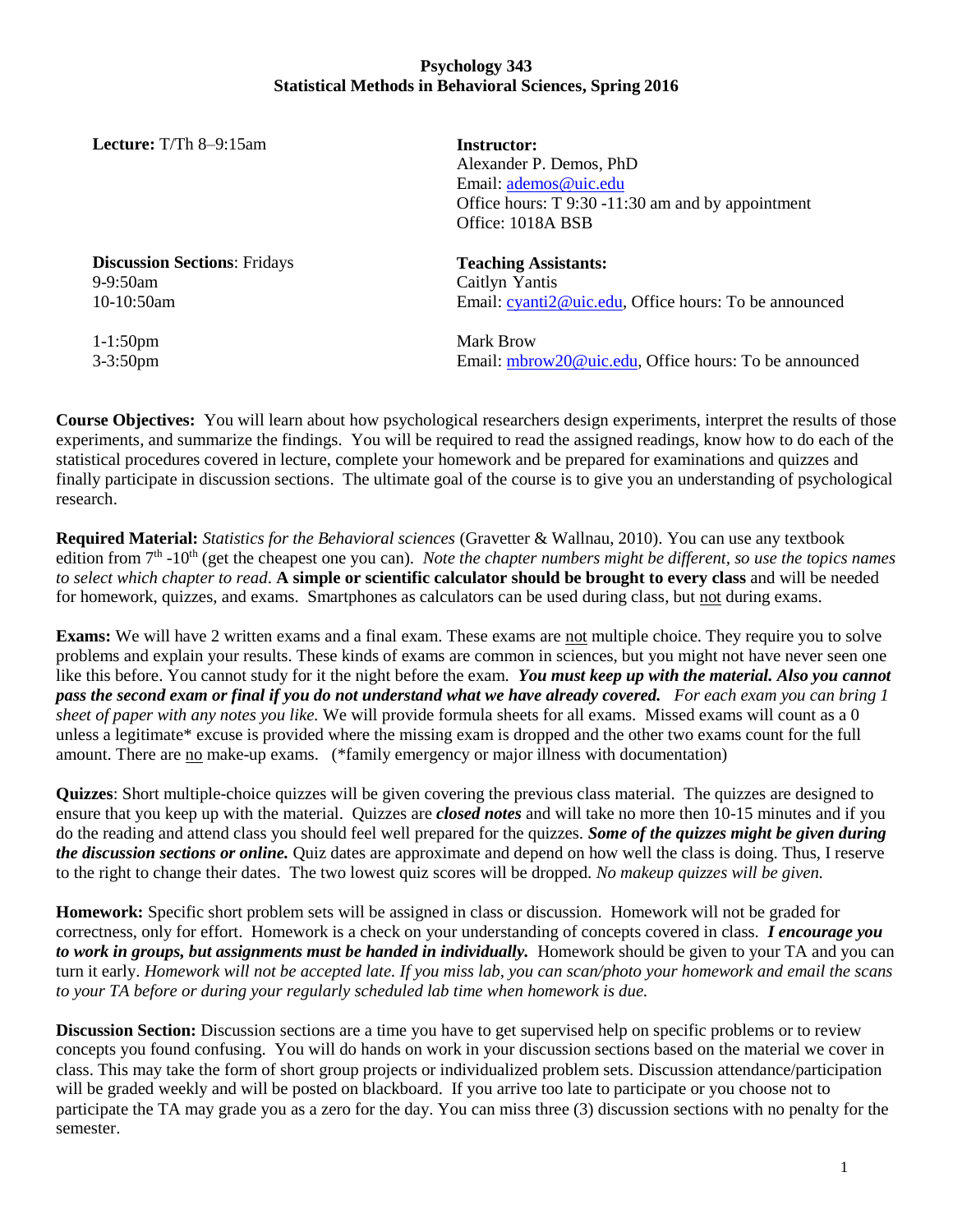## **Psychology 343 Statistical Methods in Behavioral Sciences, Spring 2016**

| <b>Grading breakdown:</b>               |      | Letter grades: |          |  |
|-----------------------------------------|------|----------------|----------|--|
| Exams                                   | 65%  | A              | $90-100$ |  |
| Quizzes (2 lowest scores dropped)       | 15%  | B              | 80-89    |  |
| Homework (2 assignments can be skipped) | 10%  | $\Gamma$       | 70-79    |  |
| Discussion Sections (3 can be skipped)  | 10%  |                | 60-69    |  |
| Total                                   | 100% | F              | $0-59$   |  |

*Note: There is no curve.* 

**Attendance:** Attending lecture will make the readings clearer and I will be giving examples, so attendance will ensure you doing well in the class. Not all topics we cover appear in the book. Coming to class is necessity. Missing discussion will hinder your ability to practice under an experienced eye. We reserve the right to give unannounced extra credit for in-class assignments or unannounced pop-quizzes. There are no makeups for missing these opportunities or for missing class demonstrations, projects, etc. that occur during class or discussion time.

**Excuses**: Disasters happen and normal life gets disrupted. It happens to all of us. This is why you can drop two quizzes/homework and three discussion sections. Every might be legitimate, but I am not going to play judge so no matter your reason do not ask for your excuse to override the established policy\*. \*The one exception is religious holidays on the days of exams, quizzes, and discussions. See me one week BEFORE the holiday so we can work out an alternative.

**Blackboard:** I will post relevant information about the assignments and other course information on our website. It is *your* responsibly to check it before coming to class. Please be sure to update Blackboard with your UIC e-mail address. If you fail to check your e-mail, or if e-mail sent to you is returned as undeliverable, you are still responsible for the content of that e-mail. *Note: This is not an online class so announcements made in class are not always going to be duplicated on blackboard.* 

**Academic Integrity & Class Conduct:** Don't be a twit and tweet during class. Distract me or your fellow class members with your social media nonsense (facebook, twitter, texting) may result in public embarrassment. You have been warned. There will be no tolerance for plagiarism or cheating. Cheating during exams is a serious matter and will not be tolerated. In this course, plagiarism/cheating will result in loss of credit for the exam or assignment and/or suspension from the university (see *Student Disciplinary Policy* for what qualities are academic integrity*: http://dos.uic.edu/docs/Student%20Disciplinary%20Policy.pdf)*

**Students with Disabilities:** Students who think that they may need accommodations because of a disability are encouraged to meet with me privately early in the semester. Information about reasonable accommodations is found at <https://drc.uic.edu/guide-to-accommodations/>

**Getting Help:** As the semester progresses I expect you will need help. *Do not delay is seeking help. The longer you stay confused the harder it will be to catch up.* The TAs and I am here to help you as much as we can, and if there is a problem, it is always easier to address it *before* the fact rather than after it.

**The Academic Center for Excellence** can help if you feel you need more individualized instruction in reading and/or writing; study skills, time management, etc. phone (312) 413-0031.

**Counseling Services** are available for all UIC students. You may seek free and confidential services from the Counseling Center <www.counseling.uic.edu>. The Counseling Center is located in the Student Services Building; you may contact them at (312) 996-3490. In addition to offering counseling services, the Counseling Center also operates the InTouch Crisis Hotline from 6:00 p.m.-10:30 p.m. They offer support and referrals to callers, as well as telephone crisis interventions; please call (312) 996-5535.